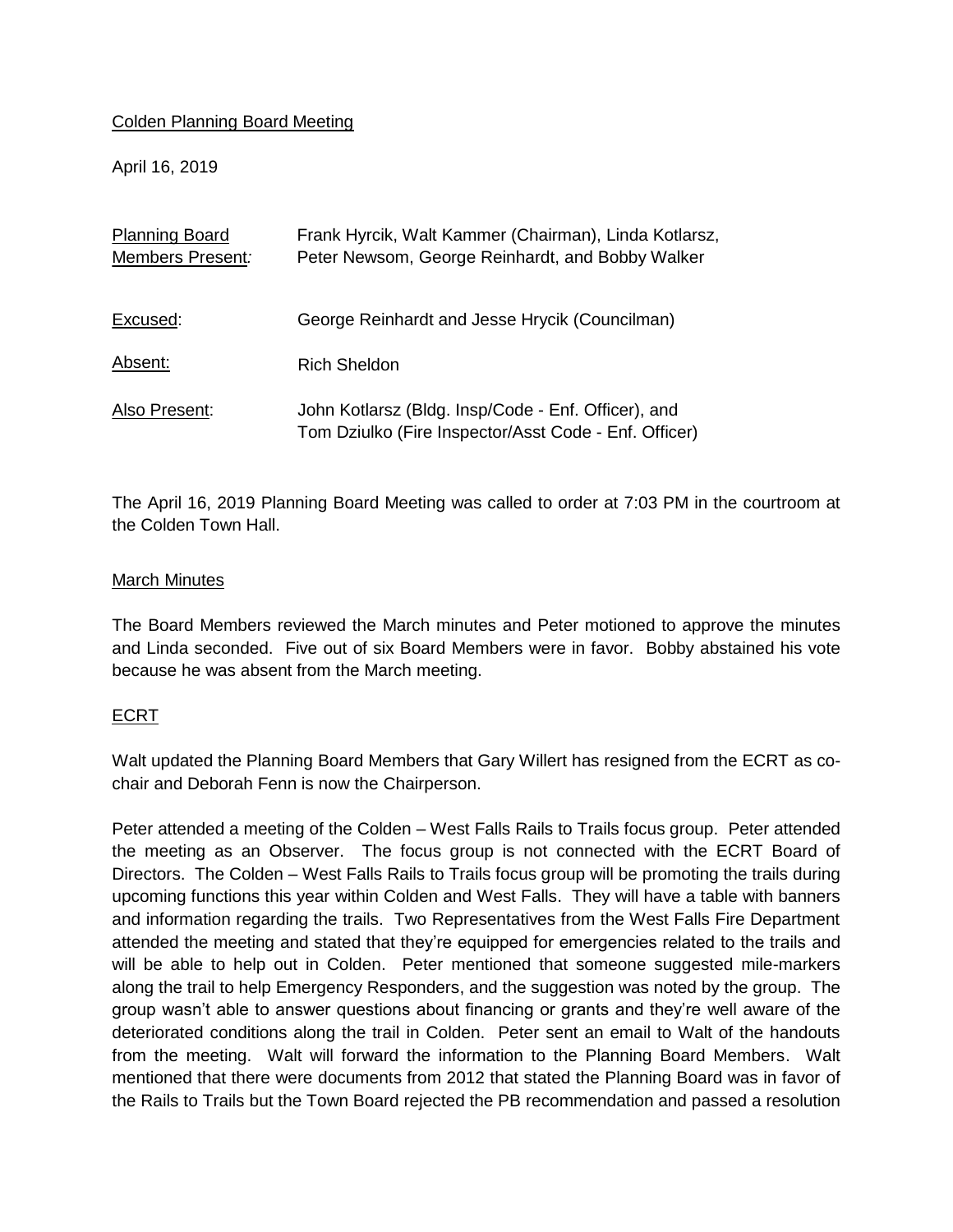against supporting the ECRT trail. While the memo from then PB Chairman was distributed at the meeting, the subsequent Colden Town Board decision for the Rails to Trails information was left out of the packet distributed by the Colden – West Falls Rails to Trails focus group and the resolution was never mentioned. In any case, Peter stated the message of the meeting was the trails will happen with or without the traversed Town's approval.

## General Update Regarding Spectrum Cable/Infrastructure Expansion for Colden

Walt mentioned there was a delay related to NYSEG (and in some cases Verizon) in the Spectrum deployment in Colden. The pole owner (NYSEG or in some cases Verizon) must pen individual approvals for Spectrum cable space for each pole; in addition if Spectrum needs power hookups for cable amplifiers or signal conditioning equipment on a pole, there is an additional agreement for those arrangements. As as result of these administrative issues Spectrum's the cable and power contractor wasn't able to finish by the end of the month. The new estimated date for orders for service being available is mid-June through mid-July.

## Colden's Clean Energy Community Initiative Updates

Walt attended the fourth organizational meeting on March 26<sup>th</sup>, 2019, at the Green Springville HQ. Walt supplied dates of all known Colden public events and related activities for promotion of the Solarize Campaign by email to Green Springville. Walt led a discussion regarding NYS policies for Net Metering and how Net Billing will be used instead. Net Metering will expire at the end of 2019, but systems installed prior will be grandfathered in for 20 years and will be using the Net Metering system. The difference between Net Metering and Net Billing is the discount rate of the excess energy produced by a PV installation. Net Metering offers a better (ie. Reimbursed at the energy's Retail value) rate than Net Billing (Reimbursed at a value lower than wholesale value). Additionally the "time-of-day-value" of excess energy disappears in the Net Billing arrangement. So in essence PV energy must be consumed immediately on-site or feed to the grid at minor financial value. Installations installed now, or installed prior to 12/31/19 would be grandfathered to the existing Net Metering arrangement with NYSEG. None the less, for the upcoming Request For Proposals issued by Green Springville under the Solarize initiative, Walt mentioned that 20-30 Bidders will be able to submit a proposal to the Solarize Southtowns consortium which would offer discounted \$/watt quotations for member consortium Towns. There are six Towns that will participate and should attract NYSERDA-Approved PV installers. As stated in Walt's handout the RFP will be sent April 19, 2019 and will be due early May 2019.

# Planning Board Update at Town Board Workshop

Walt updated the Planning Board regarding the nineteen items that he planned to review at the Town Board Workshop. The topic discussed was dog kennels and they Town Board Members were concerned changing the word Kennel to multiple K-9 families. The Town Board suggested citizens wanting to add additional dogs above the allowed amount would need to meet with the Town Board or increasing the number of dogs allowed in the code. The Town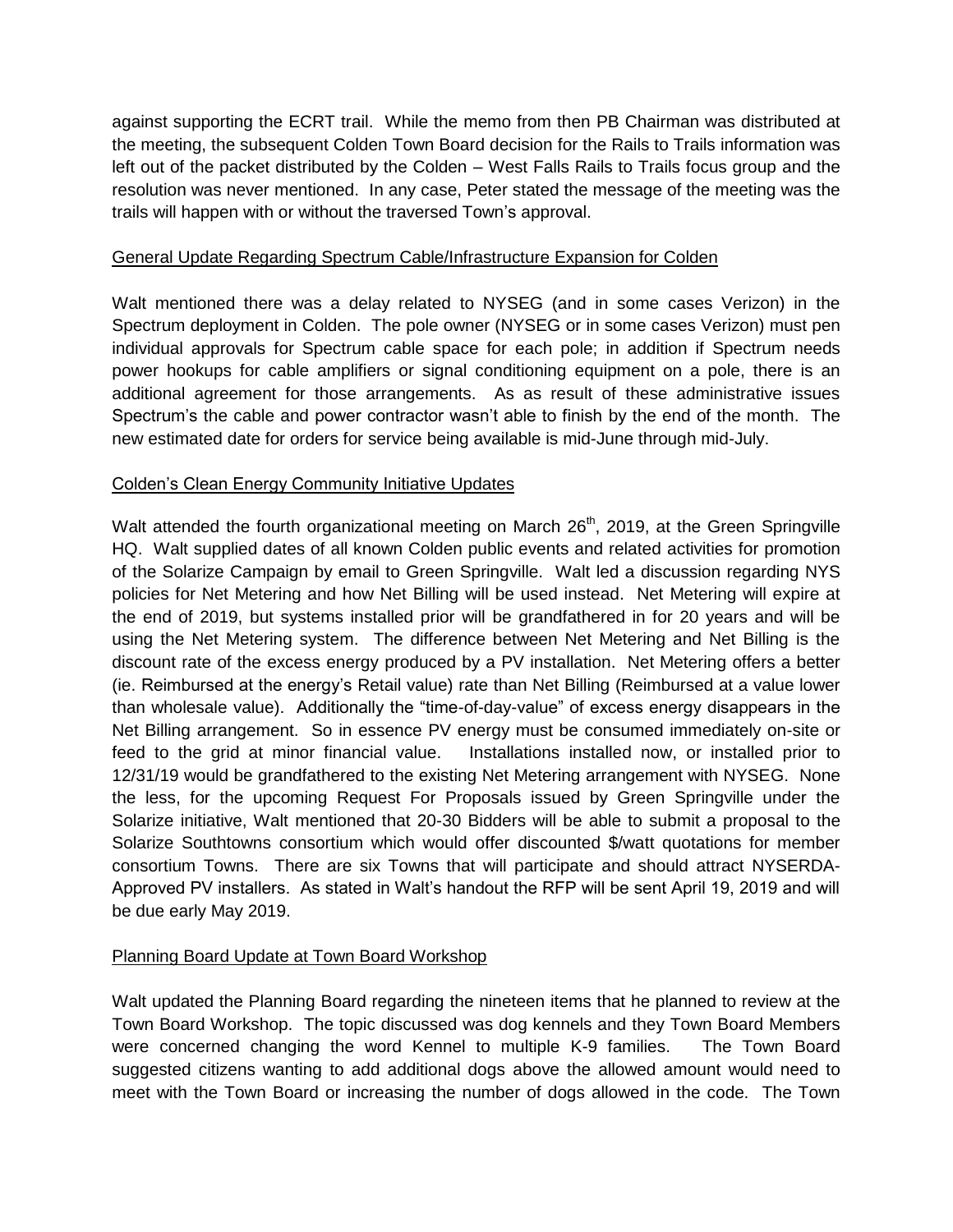Board wanted to review the recommendations for grass height within the remaining time of the Workshop. Walt mentioned that he would like to have the code book corrections (named Group 1) that Peter submitted finalized and it was one of the nineteen items to be reviewed.

## Discussion on 2010 vs. 2015 Grass Height in Zoning (NYS & Colden)

Walt mentioned that the Town Board would like the 10" requirement be changed to 8". Walt asked John Kotlarsz for his input. Walt is waiting for approval to speak with the Town Attorney and will have him draft the code changes. John asked Walt to review the SUP and Change of Use codes and they will discuss at a later time. Walt mentioned to John the topic of NYS Ag and Markets. Walt stated he will be receiving a form and a graphic map from the County by email. Walt will share the information with John.

John and Tom asked Walt to be excused from the meeting at 8:35pm.

## Renewable Energy Storage Concerns and Issues for Colden

Walt, Peter, and Bobby took part in a 2.5 hour NYSERDA Webinar on April 10<sup>th</sup>, 2019. Walt thought the presentation was well put together and was from an Engineer point of view. Walt mentioned by December 2025 the goal is to be able to store 1.5 Gigawatt either by battery storage in a building, compressing air, using a vessel with a spinning mechanical flywheel, pumped storage and/or other methods. Gov Cuomo's goal for 2030 is to be able to store 3 Gigawatts of energy. The State of New York wants to mandate renewable energy storage in all zoning districts and utilizing Special Use Permits (SUP). Walt started drafting code requirements but will wait until other pending PB topics under review by the TB are resolved before proceeding further. Peter emailed his concerns to Walt and his recommended changes. The agreement among the Board Members is to keep the Solar Code separate from the Renewable Energy Storage Code. Bobby will wait to comment when Walt submits the draft for the Planning Board Members to review.

## Flag lot cases, and do we need define flag lot viz-a-viz subdivision issues?

Walt would like the Planning Board to draft a recommendation to the Town Board to define flag lots and add missing verbiage. Bobby contacted the Town of Elma and spoke to the Chairman because the Town was having issues with subdivisions and flag lot parcels. The Town of Elma issued a moratorium for flag lots, as the Town is revising the code. The Planning Board will work on revising the flag lot code pending agreement from the TB.

## Zoning changes for 5G Cellular Equipment Installations

Walt attended they seminar given by Verizon on March 22, 2019. Walt mentioned his concern regarding the new technology that will be attached to poles and added to stationary items (such as a bench). Walt is working on drafting a code and mentioned that the Town of Clarence has an up-to-date code already established. Walt's main near term goal is to have the Town Board